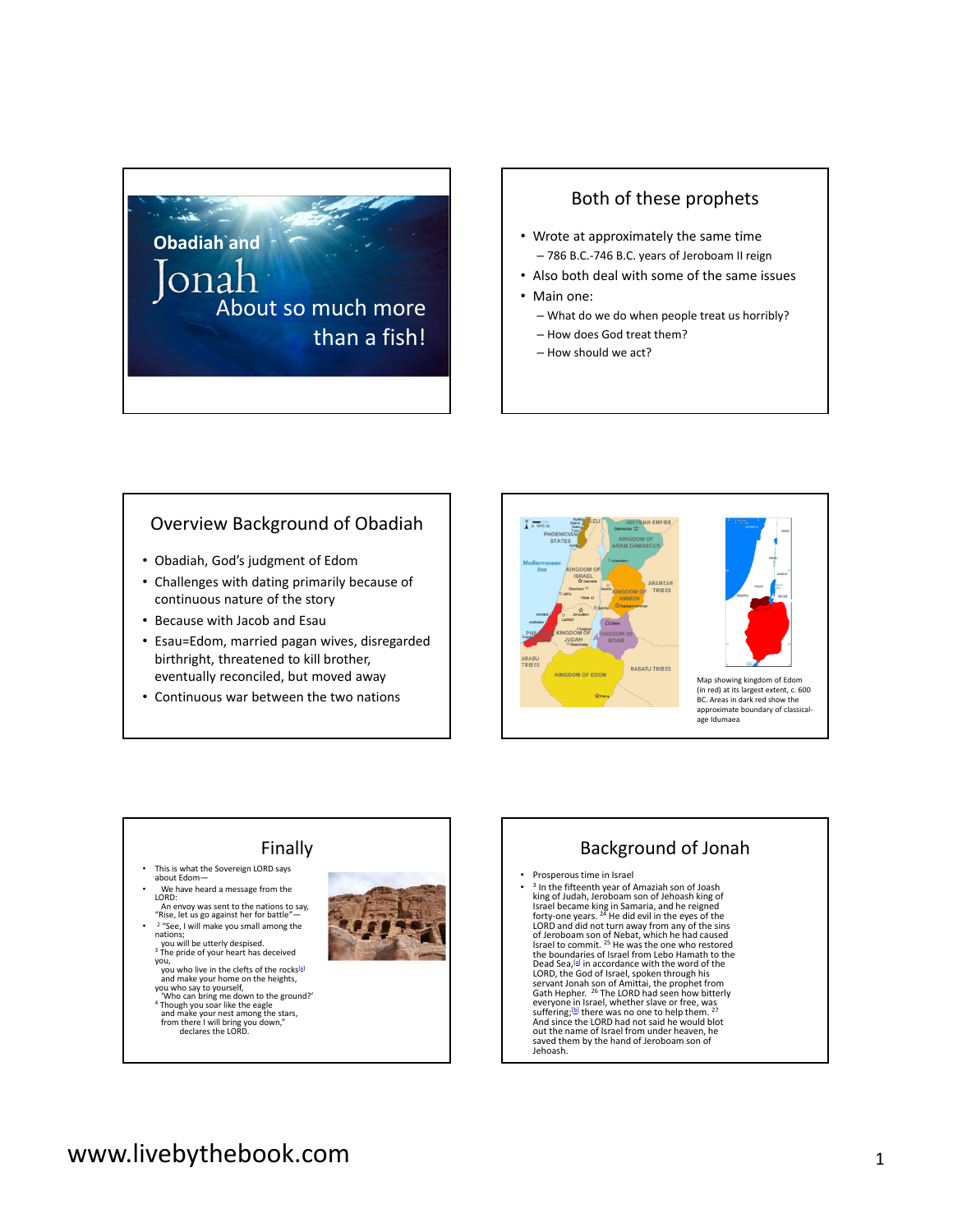

- Had been a very successful prophet
- Didn't want to see mercy on Israel's enemies
- He wanted to decide how to serve God
- Did not want to follow God to do a difficult job
- So he ran in the opposite direction



#### The rest of the story

• Truth of "great fish" swallowing Jonah, from Jesus He answered, "A wicked and adulterous generation asks for a sign! But<br>none will be given it except the sign of the prophet Jonah. For as Jonah<br>was three days and three nights in the belly of a huge fish, so the Son of Man will be three days and three nights in the heart of the earth. (Matt. 12:39-40)

- After God's mercy Jonah carries on His job
- A second chance for great ministry
- Jonah, bad attitude
- God causes repentance in Nineveh
- Jonah isn't happy about it
- Instead of ending with rejoicing it ends in rebuke

#### Application Jonah

- When Old Testament God of vengeance mentioned—
- Tell them about Jonah and the Nineveh
- Also answer for "those who haven't heard" • God loves and is more merciful than we can imagine
- Anyone can repent
- God gives second chances
- But sin will be judged—Nahum
- God's will *will* be done
- Our attitude determines our joy & blessing or not

#### Application Obadiah & Jonah

- When God judges enemies, it is HIS job
- When He gives mercy, HIS choice
- What is important is our reaction
- Do not gloat when your enemy falls; when they stumble, do not let your heart rejoice, or the LORD will see and disapprove and turn his wrath away from them. Prov. 24:17, 18
- If your enemy is hungry, give him food to eat; if he is thirsty, give him water to drink. In doing this, you will heap burning coals on his head, and the LORD will reward you. Prov. 25:21

## www.livebythebook.com <sup>2</sup>